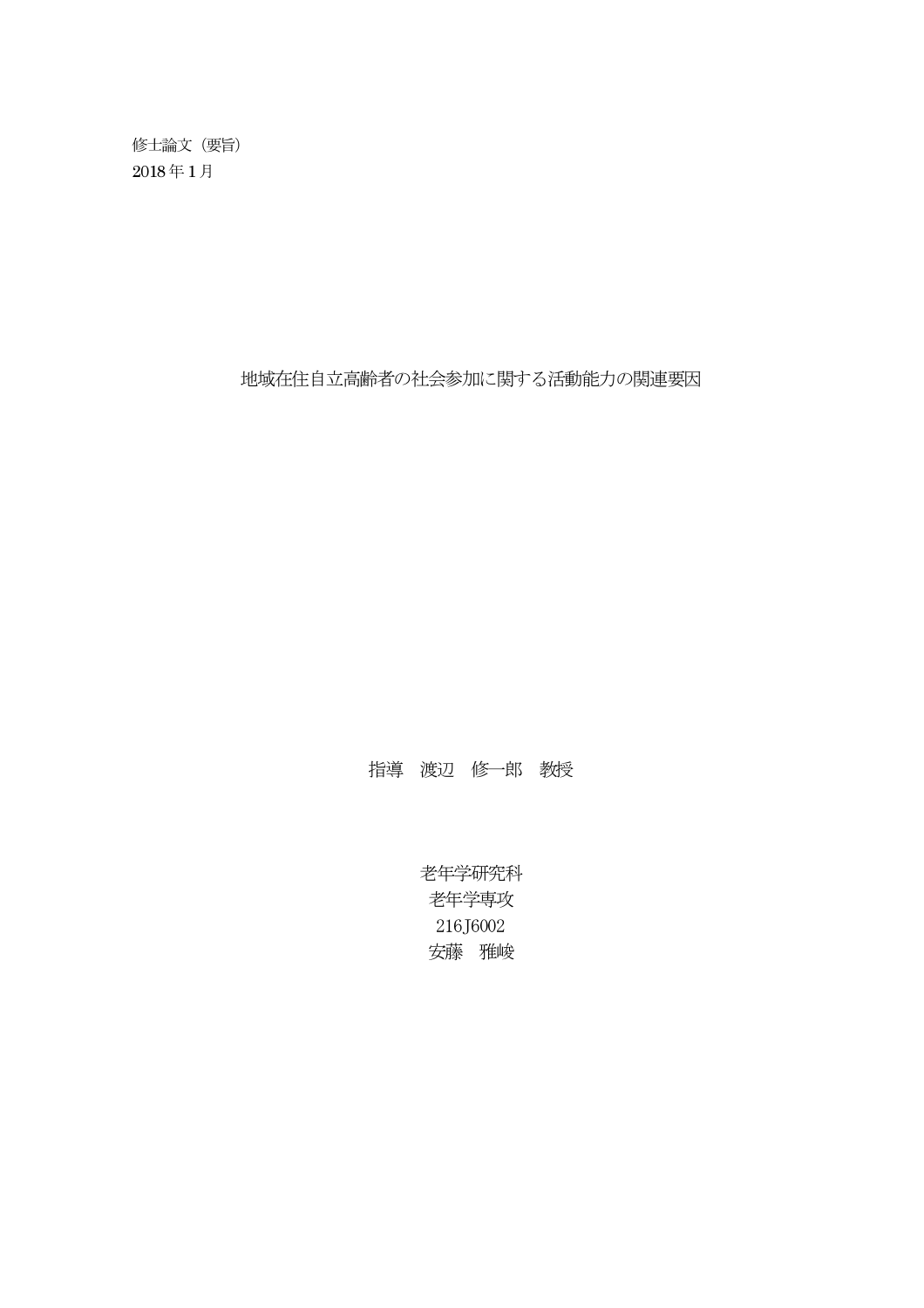Master's Thesis(Abstract) January 2018

Factors Associated with Competence at Social Participation among Independent Elderly Community-dwellers

> Masataka Ando 216J6002 Master's Program in Gerontology Graduate School of Gerontology J. F. Oberlin University Thesis Supervisor: Shuichiro Watanabe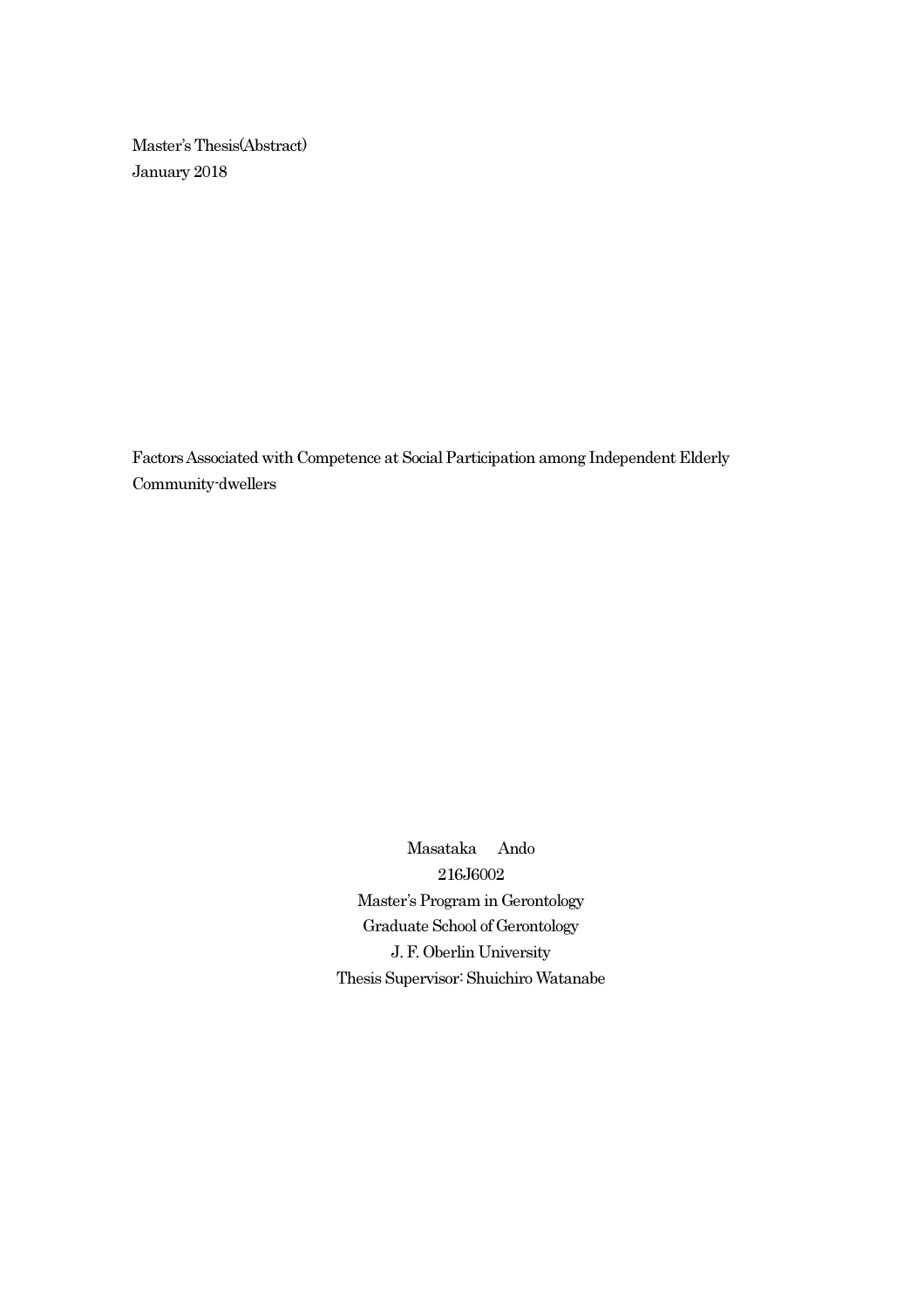## 目次

## 付属資料

引用文献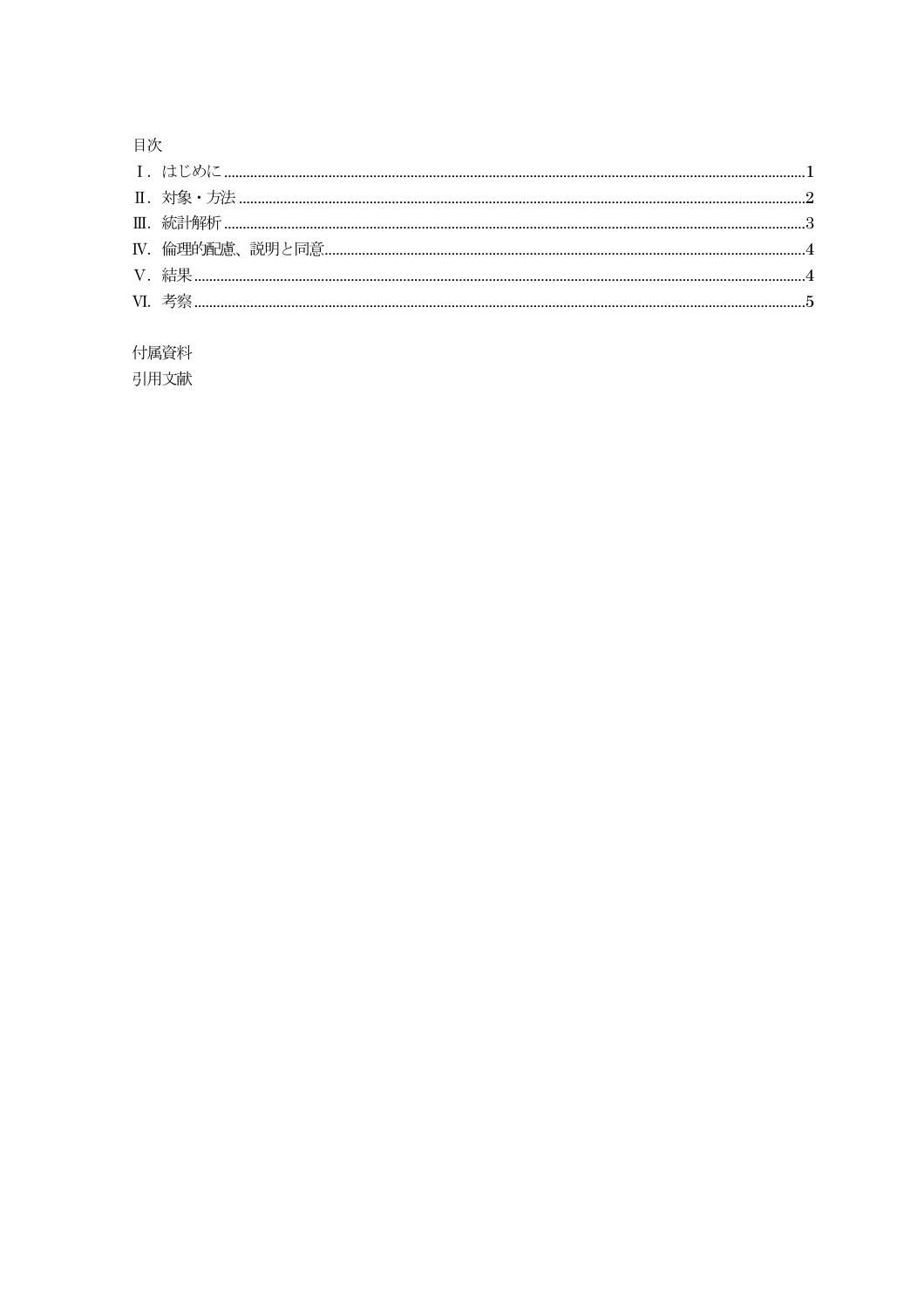Ⅰ.はじめに

 社会参加に関する活動能力の関連要因を多角的に整理することは,高齢者の社会参加を促進するた めの方法論を構築するうえで重要である. 本研究では、高齢者の社会参加を促進するための基礎的な情 報として,地域在住自立高齢者における社会参加に関する活動能力の関連要因を,主に身体・精神心理・ 社会的変数をもとに多角的に検証することを目的とした.

Ⅱ.対象・方法

 神奈川県 S 市に在住する,65 歳以上かつ要支援・要介護認定を受けていない高齢者を対象とした. 対象者は地域の広報誌などで募集した.社会参加に関する活動能力の調査には,JST-IC30)の下位尺度「社 会参加」(JST-IC 社会参加)を使用し,合計得点(範囲:0~4)を解析に用いた.身体的要因として握 力, Chair Stand Test (CST), 5m 快適および最大歩行時間, Timed Up and Go (TUG), 四肢骨格筋量, 精神心理的要因としてうつ状態 (GDS 短縮版 <sup>33</sup>), 転倒関連自己効力感 (FES-I 短縮版 <sup>34-36</sup>), 認知機能

(TMT-A<sup>37)</sup>),社会的要因として私的な対人交流(斎藤らの尺度<sup>38)</sup>),環境要因 (IPAQ-E 日本語版<sup>38)</sup>)を 調査した.その他の変数として年齢,性別,身長,体重,体格指数(Body mass index;BMI),高次生活 機能 (TMIG-IC31, 32), 健康状態, 運動習慣, 外出頻度, 疼痛・慢性疾患・服薬状況の有無を調査した.

Ⅲ.統計解析

 対象者の JST-IC 社会参加,身体・精神心理・社会的要因の各変数,その他の変数に関する記述統 計を行った. 変数間の関連や2群間の平均値の差については、カイ二乗検定,対応のない t 検定 (一部 Welch の検定),Spearman の偏順位相関係数(制御変数:年齢,性別)を用いて解析した.JST-IC 社会 参加の関連要因の検討には,順序ロジスティック回帰分析(従属変数:JST-IC 社会参加,独立変数:JST-IC 社会参加と有意な相関がみられた変数, 年齢, 性別, BMI) を用いた. 統計解析ソフトは IBM SPSS Statistics(version 24)を使用し,統計学的有意水準は 5%とした.

Ⅳ.倫理的配慮、説明と同意

本研究は,ヘルシンキ宣言および「人を対象とする医学系研究に関する倫理指針(文部科学省・厚生 労働省)」に沿い,北里大学医療衛生学部研究倫理審査委員会(第 2016-004 号)の承認を得て実施した. 調査対象者には本研究の目的・方法等を文書と口頭で説明し,文書による同意を得た.

Ⅴ.結果

対象者数は 520 名 (男性 135 名, 女性 385 名), 年齢は 71.4±4.6 歳 (範囲: 64~88 歳) であった. JST-IC 社会参加と各変数の偏相関を分析した結果,統計学的有意な相関を認めた変数は,5m 快適歩行時 間, 5m 最大歩行時間, うつ状態, FES-I 短縮版, 私的な対人交流, バス停・駅, 知的能動性であった (す べて p<0.05). 順序ロジスティック回帰分析の結果, JST-IC 社会参加の関連要因として抽出された変数 は、男性 (OR:1.87, 95%CI:1.27~2.75, p=0.002), 5m 快適歩行時間が長い (OR:0.64, 95%CI:0.45 ~0.90, p=0.011), うつ状態あり (OR:0.47, 95%CI:0.30~0.74, p<0.001), 私的な対人交流が多い  $(OR:1.02, 95\%CI:1.01 \sim 1.03, p \le 0.001)$ , 知的能動性が高い $(OR:1.41, 95\%CI:1.08 \sim 1.84, p=0.010)$ であった.

Ⅵ.考察

高齢者が自立した生活を送るために,生活機能の保持が重要な課題であり,そのために有効な手段と して高齢者の社会参加の促進が挙げられる. 本研究より,社会参加に関する活動能力には、身体・精神 心理・社会的要因のすべてが関連する可能性が示唆された.高齢者における社会参加を促進していくう えで、多角的な視点が重要であると考えられる.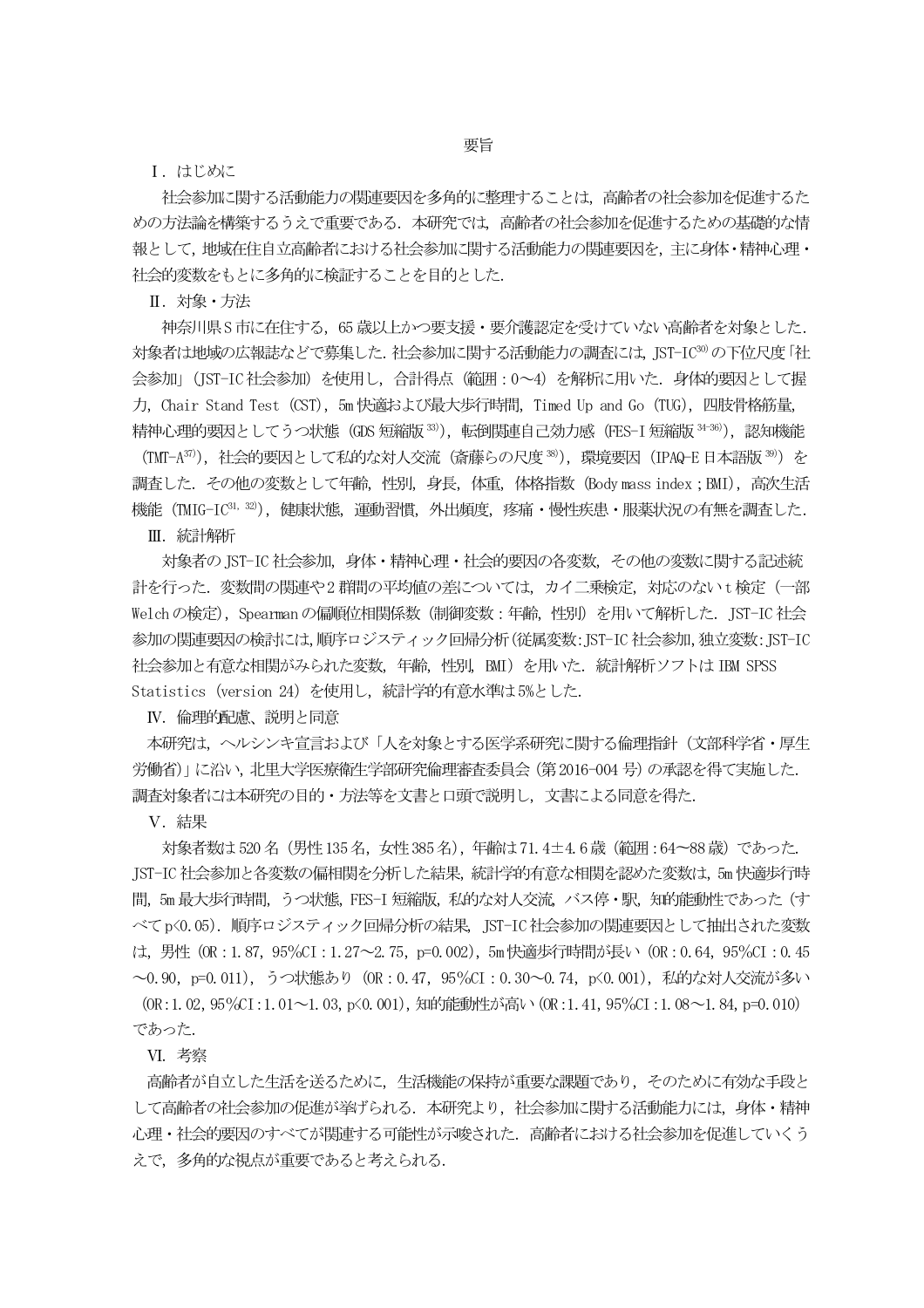## 引用文献

- 1) 内閣府:平成 29 年版高齢社会白書(2017) (http://www8.cao.go.jp/kourei/whitepaper/w-2017/zenbun/29pdf\_index.html 2017.11.05 取得)
- 2) 厚生労働省:介護予防・日常生活支援総合事業のガイドライン.(2015) (http://www.mhlw.go.jp/file/06-Seisakujouhou-12300000-Roukenkyoku/000008852 0.pdf 2017.06.28 取得)
- 3) 奥山正司:高齢者の社会参加のコミュニティづくり.社会老年学,24:67-82(1986).
- 4) 松岡英子:高齢者の社会参加とその関連要因.老年社会科学,14:15-23(1992).
- 5) 杉原陽子:社会参加.(柴田 博,長田久雄,杉澤秀博編)老年学要論-老いを理解す る,255-268,建帛社,東京(2007).
- 6) Steinbach U: Social networks, institutionalization, and mortality among elderly people in the United States. Journal of Gerontology: Social Sciences, 47(2): S183-S190 (1992).
- 7) 杉澤秀博:高齢者における社会的統合と生命予後との関係.日本公衆衛生雑誌,41(2):  $131-139(1994)$ .
- 8) Sugisawa H, Liang J, Liu X: Social networks, social support, and mortality among older people in Japan. Journal of Gerontology: Social Sciences, 49(1): S3-S13 (1994).
- 9) Aida J, Kondo K, Hirai H, Subramanian SV, Murata C, Kondo N, Ichida Y, Shirai K, Osaka K: Assessing the association between all-cause mortality and multiple aspect of individual social capital among the older Japanese. BMC Public Health, 11: 499 (2011).
- 10) Young FW, Glasgow N: Voluntary social participation and health. Research on Aging, 20(3): 339-362 (1998).
- 11) Tomioka K, Kurumatani N, Hosoi H: Association between the frequency and autonomy of social participation and self-rated health. Geriatrics Gerontology International, http://www.doi.org/10.1111/ggi.13074. (2017) (Epub ahead of print).
- 12) Kanamori S, Kai Y, Aida J, Kondo K, Kawachi I, Hirai H, Shirai K, Ishikawa Y, Suzuki K, The JAGES Group: Social participation and the prevention of functional disability in older Japanese: the JAGES cohort study. Plos One, 9(6): e99638 (2014).
- 13)芳賀 博,柴田 博,松崎俊久,安村誠司:地域老人の日常生活動作能力に関する追跡 的研究.民族衛生,54(5):217-233(1988).
- 14) Buchman AS, Boyle PA, Wilson RS, Fleischman DA, Leurgans S, Bennett DA: Association between late-life social activity and motor decline in older adults. Archives of Internal Medicine, 169(12): 1139-1146 (2009).
- 15) Bassuk SS, Glass TA, Berkman LF: Social disengagement and incident cognitive decline in community-dwelling elderly persons. Annals of internal medicine, 131(3): 165-173 (1999).
- 16) Hughes TF, Flatt JD, Fu B, Chang C<sup>-</sup>CH, Ganguli M: Engagement in social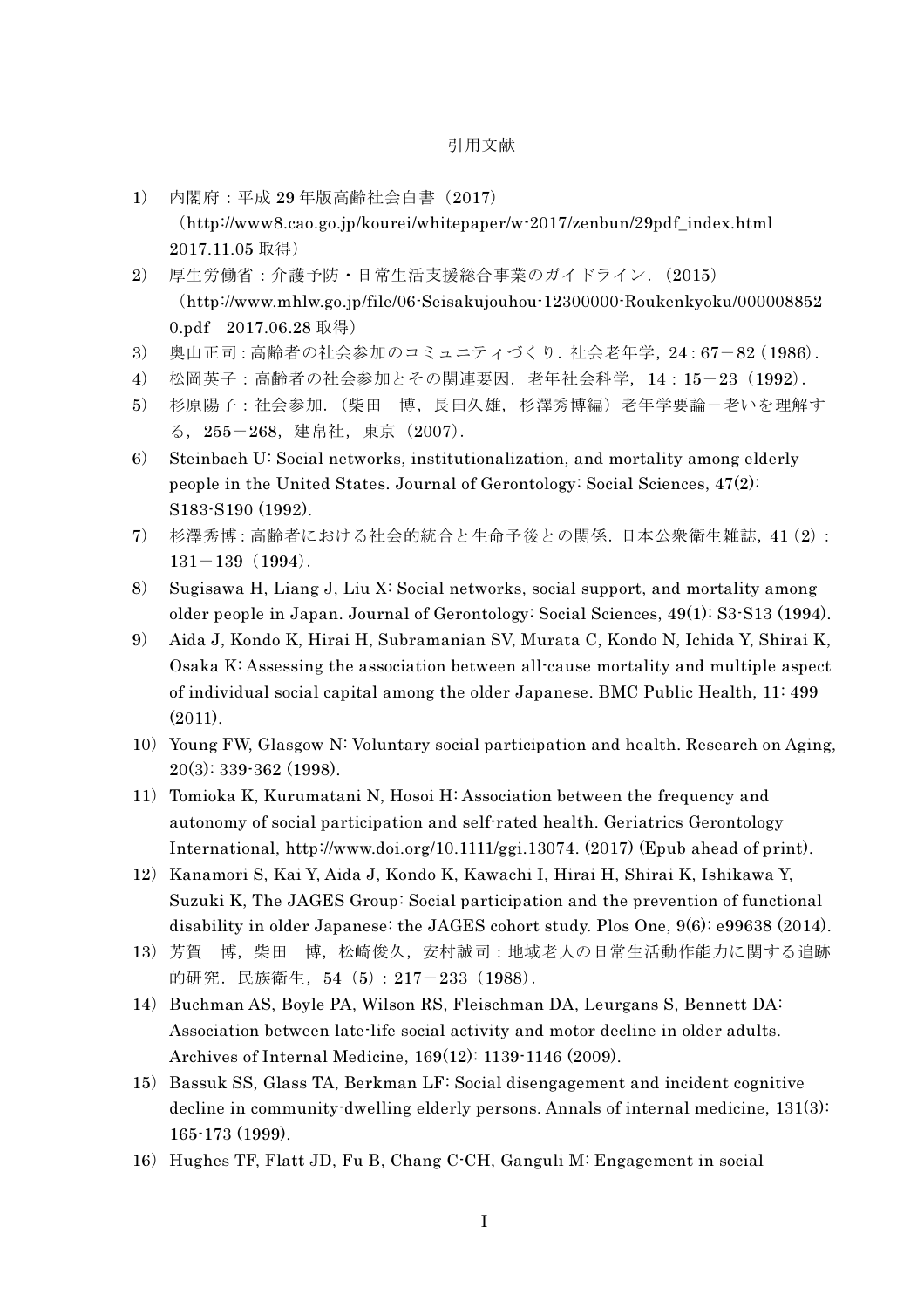activities and progression from mild to severe cognitive impairment: the MYHAT study. International psychogeriatrics, 25(4): 587-595 (2013).

- 17) Cruwys T, Dingle GA, Haslam C, Haslam SA, Jetten J, Morton TA: Social group memberships protect against future depression, alleviate depression symptoms and prevent depression relapse. Social Science & Medicine, 98: 179-186 (2013).
- 18)玉腰暁子,青木利恵,大野良之,橋本修二,清水弘之,五十里明,坂田清美,川村 孝, 若井建志:高齢者における社会活動の実態.日本公衆衛生雑誌,42(10): 888-896  $(1995)$ .
- 19)金 貞任,新開省二,熊谷 修,藤原佳典,吉田祐子,天野秀紀,鈴木隆雄:地域中高 年者の社会参加の現状とその関連要因-埼玉県鳩山町の調査から.日本公衆衛生雑誌, 51 $(5):322-334(2004)$ .
- 20)佐藤秀紀,佐藤秀一,山下弘二,山中朋子,柴田ミチ,鈴木幸雄,松川敏道:地域在宅 高齢者の社会活動に関連する要因.厚生の指標,48(11):12-21(2001).
- 21)斎藤 民,近藤克則,村田千代栄,鄭 丞媛,鈴木佳代,近藤尚己,JAGES グループ: 高齢者の外出行動と社会的·余暇的活動における性差と地域差-JAGESプロジェクト から.日本公衆衛生雑誌,62(10):596-608(2015).
- 22)前田大作:老人の活動水準の変化とその要因.社会老年学,21:47-61(1984).
- 23) Holtfreter K, Reisig MD, Turanovic JJ: Depression and infrequent participation in social activities among older adults: the moderating role of high-quality familial ties. Aging & mental health, 21(4): 379-388 (2017).
- 24) 岡本秀明, 岡田進一, 白澤政和: 大都市居住高齢者の社会活動に関連する要因一身体, 心理,社会・環境的要因から.日本公衆衛生雑誌,53(7):504-515(1996).
- 25) White DK, Jette AM, Felson DT, Lavalley MP, Lewis CE, Torner JC, Nevitt MC, Keysor JJ: Are features of the neighborhood environment associated with disability in older adults? . Disability and Rehabilitation, 32(8): 639-645 (2010).
- 26)相馬優樹,角田憲治,北濃成樹,神藤隆志,大藏倫博:介護予防運動の認知と関連する 要因の検討-活動拠点までの物理的距離と社会交流状況に着目して.日本公衆衛生雑誌  $2015$ ;  $62(11)$ :  $651-661$ .
- 27)橋本修二,青木利恵,玉腰暁子,柴崎智美,永井正規,川上憲人,五十里明,尾島俊之, 大野良之:高齢者における社会活動状況の指標の開発.日本公衆衛生雑誌,44(10):  $760-768$  (1997).
- 28)尾島俊之,柴崎智美,橋本修二,大野良之:いきいき社会活動チェック表の開発.公衆 衛生, 62 (12): 894-899 (1998).
- 29) 山田ゆかり, 石橋智昭, 西村昌記, 若林健市. 古谷野亘: IADL の自立と遂行 (1) -能力と遂行の乖離.老年社会科学,20(1):61-66(1998).
- 30)Iwasa H, Masui Y, Inagaki H, Yoshida Y, Shimada H, Otsuka R, Kikuchi K, Nonaka K, Yoshida H, Yoshida H, Suzuki T. Assessing competence at a higher level among older adults: development of the Japan Science and Technology Agency Index of Competence (JST-IC). Aging clinical and experimental research, http://www.doi.org/ 10.1007/s40520-017-0786-8. (2017) (Epub ahead of print).